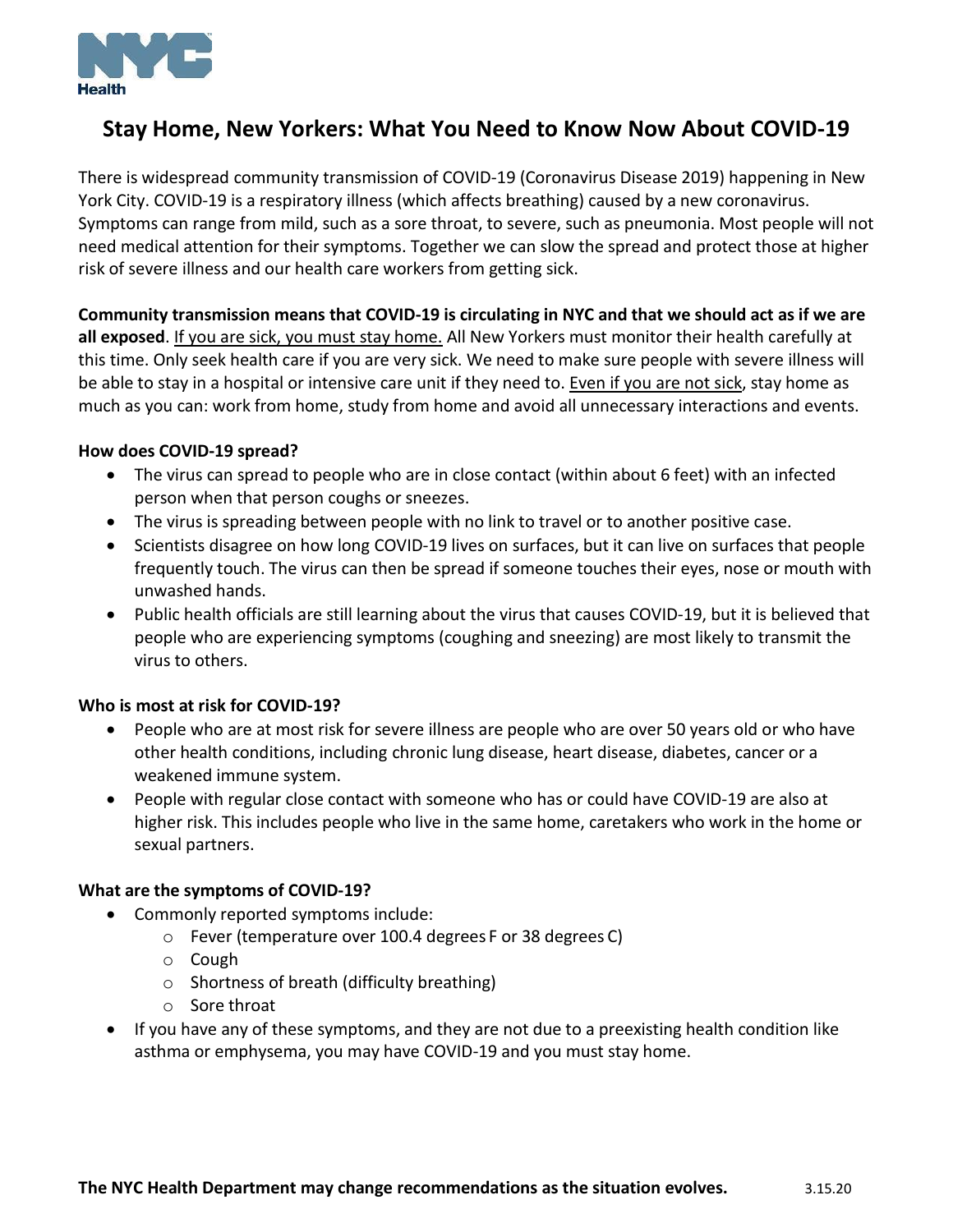

#### **Who should get tested for COVID-19?**

- Testing should only be used for people who need to be hospitalized for severe illness like pneumonia. This protects health care workers and may affect treatment options.
- At this point, if you have symptoms, assume that you have COVID-19. A positive test will not change what a doctor tells you to do to get better. The best course of action is to stay at home.
- If you are only mildly ill, you can save the life of another New Yorker by staying home to ensure health care resources go to those who need them the most. **Take care of others by staying home.**

## **What should I do if I get sick with COVID-19 symptoms?**

- **If you have mild to moderate symptoms, stay home. You should not seek medical care or try to get tested.** By staying home, you reduce the possibility of transmission to others, including health care workers who are needed to care for the more seriously ill.
- If you are over 50 years old or have chronic conditions, consult your doctor. They may want to monitor you more closely.
- If your symptoms do not go away or get worse after three to four days, consult with your doctor.
- Stay home for at least seven days after your symptoms started. Make sure that you have been fever-free for three days without the use of fever-reducing drugs, such as Tylenol and ibuprofen. Also, make sure that your cough and sore throat are better before you go back to your routine. If you never had a fever, stay at home for at least three days after your symptoms start improving.
- If you go out to see your doctor, wear a face mask if available.If possible, take a private car, sit in the back seat and roll down the window.
- If you have more severe symptoms, such as difficulty breathing and very high fever, go to an emergency department. Call **911** if you need help right away.

### **What should I do if I'm sick at home? Assume you have COVID-19!**

- Do not leave your home except to get medical care or to address other essential needs, such as getting groceries.
- Do not go to school or to work.
- Do not take public transportation. Do not use ride shares or taxis.
- Separate yourself from others in your home, as much as possible. Stay in a different room. Use a separate bathroom if available. If you share a bathroom, disinfect frequently touched surfaces after each use.
- Wear a face mask if available when you need to be in areas with others.
- Wash your hands often with soap and water for at least 20 seconds.
- Cover your mouth and nose with a tissue or your sleeve when sneezing or coughing. Do not use your hands to cover your sneeze or cough. Immediately throw out tissues and wash your hands afterward.
- Clean surfaces that are frequently touched, such as counters, doorknobs, bathroom fixtures and phones. Clean them after each use or at least once every day. Use a household cleaning spray or wipe.
- Do not share personal household items, such as glasses, cups, eating utensils and towels.
- Do not have visitors come to your home.